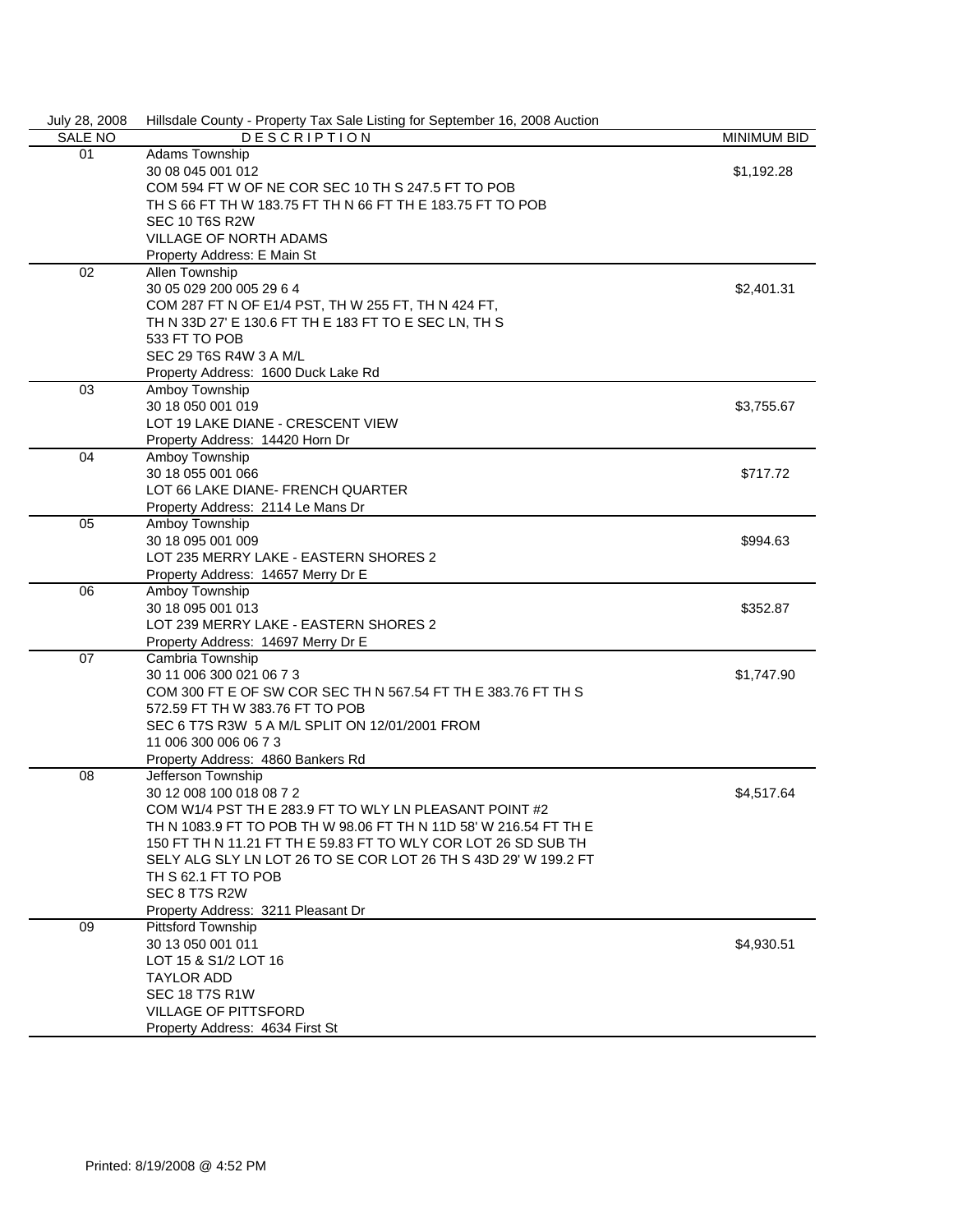| July 28, 2008  | Hillsdale County - Property Tax Sale Listing for September 16, 2008 Auction |            |  |  |
|----------------|-----------------------------------------------------------------------------|------------|--|--|
| <b>SALE NO</b> | <b>DESCRIPTION</b><br><b>MINIMUM BID</b>                                    |            |  |  |
| 10             | Ransom Township                                                             |            |  |  |
|                | 30 16 018 400 005 18 8 2                                                    | \$775.55   |  |  |
|                | COM 16.5 FT E OF N SD OF BRIDGE OVER SILVER CK WHERE CK                     |            |  |  |
|                | CROSSES BURT RD IN SE1/4 TH E 115.5 FT ALG NLY SD BURT RD TO                |            |  |  |
|                | SEC LN TH NELY ALG CRAMPTON RD 363 FT TH W 132 FT TH SLY                    |            |  |  |
|                | IN ST LN TO POB                                                             |            |  |  |
|                | SEC 18 T8S R2W 1 A M/L                                                      |            |  |  |
|                | Property Address: Crampton Rd                                               |            |  |  |
| 11             | Reading Township                                                            |            |  |  |
|                | 30 10 022 200 013 22 7 4                                                    | \$1,575.83 |  |  |
|                |                                                                             |            |  |  |
|                | COM AT PT 238.52 FT S OF NE COR SEC, TH S 179 FT, TH W 208.75 FT,           |            |  |  |
|                | TH N 179 FT, TH E 208.75 FT TO POB                                          |            |  |  |
|                | SEC 22 T7S R4W .86 A M/L                                                    |            |  |  |
|                | Property Address: 5100 S Edon Rd                                            |            |  |  |
| 12             | Somerset Township                                                           |            |  |  |
|                | 30 04 110 001 267                                                           | \$875.92   |  |  |
|                | LOT 269 LAKE LE ANN - FAIRWAY HILLS                                         |            |  |  |
|                | Property Address: 9902 Southlawn Cir                                        |            |  |  |
| 13             | Somerset Township                                                           |            |  |  |
|                | 30 04 250 001 021                                                           | \$1,805.98 |  |  |
|                | <b>LOT 24 TERRACEVIEW</b>                                                   |            |  |  |
|                | Property Address: 9366 Terraceview Ct                                       |            |  |  |
| 14             | Wright Township                                                             |            |  |  |
|                | 30 17 014 100 021 14 8 1                                                    | \$1,845.03 |  |  |
|                | COM 264 FT S OF NW COR TH S 132 FT TH E 298 FT TH S 165 FT TH               |            |  |  |
|                | E 340 FT TH N 297 FT TH W 638 FT TO POB                                     |            |  |  |
|                | SEC 14 T8S R1W 3.22 A M/L                                                   |            |  |  |
|                | Property Address: 10055 Coman Rd                                            |            |  |  |
| 15             | <b>Wright Township</b>                                                      |            |  |  |
|                | 30 17 080 001 015                                                           | \$5,440.89 |  |  |
|                | LOTS 28 & 29 N 3/4 OF LOT 30                                                |            |  |  |
|                | <b>WILCOX &amp; BOYDS ADD</b>                                               |            |  |  |
|                |                                                                             |            |  |  |
|                | <b>SEC 33 T8S R1W</b>                                                       |            |  |  |
|                | <b>VILLAGE OF WALDRON</b>                                                   |            |  |  |
|                | Property Address: 123 Marcus St                                             |            |  |  |
| 16             | City of Hillsdale                                                           |            |  |  |
|                | 30 006 227 230 02                                                           | \$5,020.91 |  |  |
|                | COM AT THE INT OF THE N LN OF MONROE ST AND THE                             |            |  |  |
|                | E LN OF WEST ST AND RUNG TH E'LY ALG THE N LN OF MONROE ST                  |            |  |  |
|                | 82.5 FT TH N AT R/A TO MONROE ST 132 FT TH W'LY AT R/A TO E LN              |            |  |  |
|                | OF WEST ST TH S ALG TH E LN OF WEST ST TO THE POB PRT OF                    |            |  |  |
|                | LOT 165 OF WALDRON'S ADDN                                                   |            |  |  |
|                | <b>SECOND WARD</b>                                                          |            |  |  |
|                | Property Address: 3 Monroe St                                               |            |  |  |
| 17             | City of Hillsdale                                                           |            |  |  |
|                | 30 006 327 478 14                                                           | \$9,814.97 |  |  |
|                | S 48 FT OF LOT 1                                                            |            |  |  |
|                | <b>COOK'S ADD</b>                                                           |            |  |  |
|                | THIRD WARD                                                                  |            |  |  |
|                | Property Address: 84 S Howell St                                            |            |  |  |
| 18             | City of Hillsdale                                                           |            |  |  |
|                | 30 006 426 351 10                                                           | \$9,336.46 |  |  |
|                | LOT 173, EXCEPT E 50 FT                                                     |            |  |  |
|                |                                                                             |            |  |  |
|                | <b>FERRIS &amp; COOK ADD</b>                                                |            |  |  |
|                | <b>FOURTH WARD</b>                                                          |            |  |  |
|                | Property Address: 101 S HOWELL ST                                           |            |  |  |